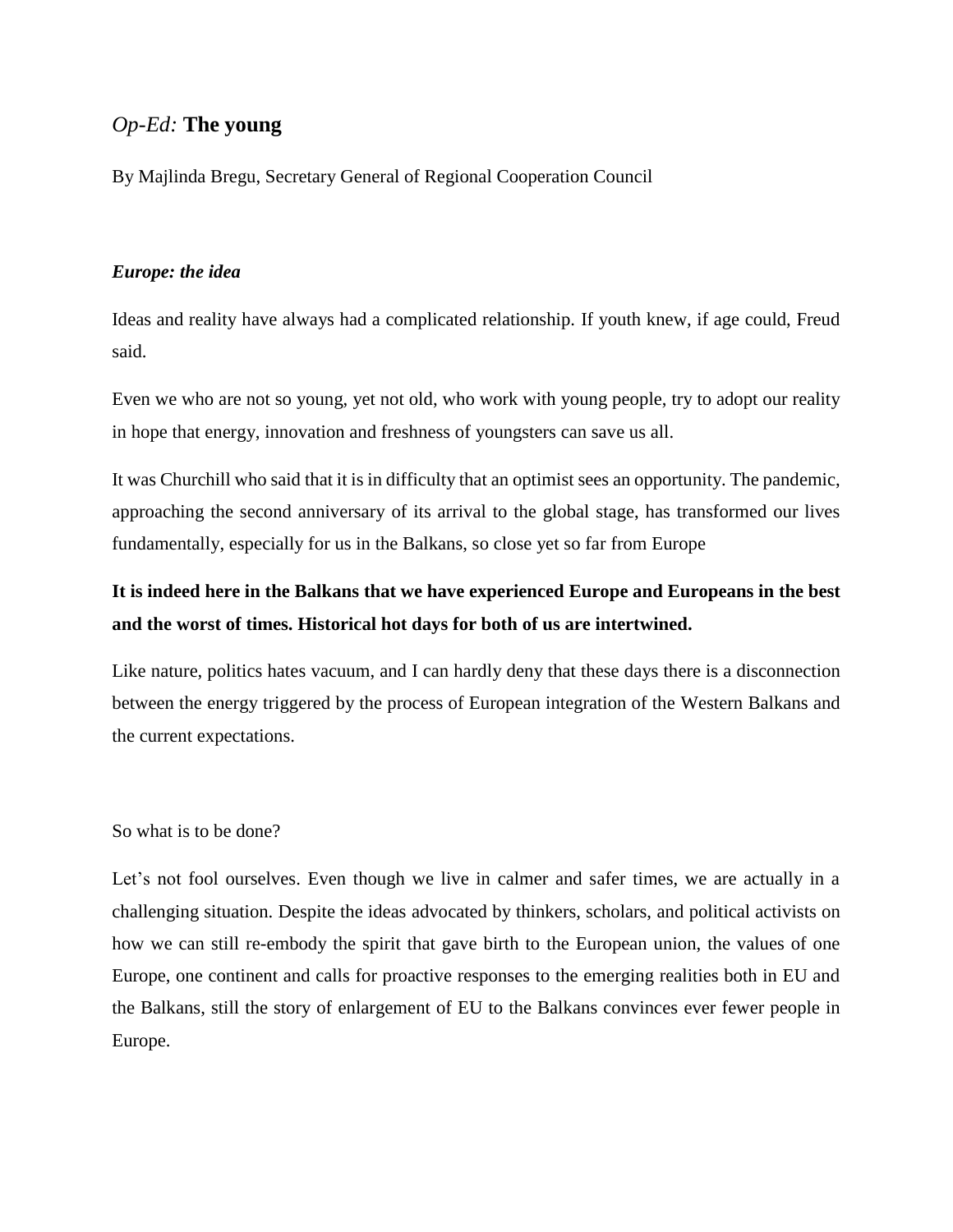However, I go on believing that the idea of some sober minded politicians and activists that gave birth to the European Union as a necessity to reconcile its warring nation states, establish cooperation and stability without stirring up and stocking the fires of discord among neighboring countries, and the art of living with others is the greatest vocation we should still insist on keeping alive.

To foster vocations, trust young people, Pope Francis said.

Well, religious life is not the only vocation we know.

 $\overline{a}$ 

If this may appear counterintuitive at first, it is everything but that.

70 per cent of Western Balkan citizens aged 18-24 believe that EU membership would be a good thing for their respective economies – far more than any other age group. Their vision of the EU – of Europe – is one which allows freedom of travel (59 per cent), freedom of work and study (59 per cent) and economic prosperity (48 per cent). Fears over loss of sovereignty, a major theme among EU's Eurosceptics, are minimal, standing at mere 5 per cent. It is thus the values that take the center stage – or as some from Brussels would say, the values enshrined in the Article 2 of the Treaty on the European Union.

Freedom is the main vocation of youth. Even if you could make the long drives sound romantic, it is not only the freedom of travel which Western Balkans youth think of when they envisage Europe. It is also the freedom to study and work and for some among us like young people from Kosovo\* this is still a dream.

In a region where over two thirds of young people would be ready to acquire additional qualifications to get a job, or additional skills to advance, nearly a quarter of them are neither in employment, nor in education or training. It therefore should not surprise us that, again, two thirds of them would be willing to live and work abroad. Yet, work and study opportunities outside of

<sup>\*</sup> This designation is without prejudice to positions on status, and is in line with UNSCR 1244/1999 and the ICJ Opinion on the Kosovo declaration of independence.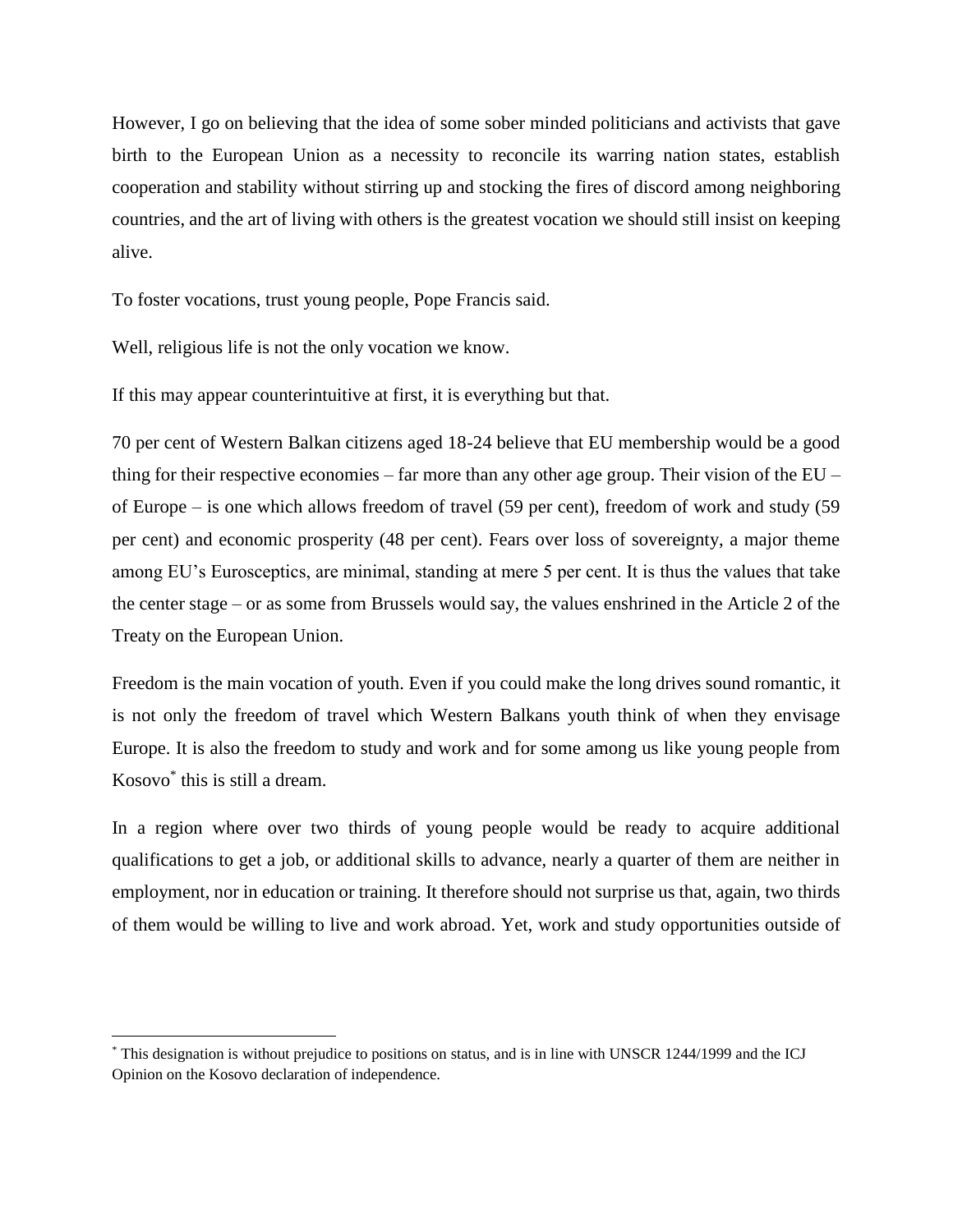their home economies are exhausting, expensive bureaucratic processes of recognition procedures and chasing the necessary permits.

Ask young people in the Western Balkans what they want, and they will, in their own words, cite back the Article 2 of the Treaty of the EU to you. It is not the definition they have learned, it is the idea they want to live by.

### *Between idea and reality*

Reality imposes restrictions on ideas. The EU is not perfect, the enlargement process is not easy, and for the most part, the future is not a straight line. However, if we are led by the idea, there are things we can do both to navigate the reality of today and to shape tomorrow along the lines of ideals to which we strive.

For today, we can start at home. If Europe is an idea, we can bring it to life in any corner of the world, including in the heart of the European continent, the Western Balkans.

Citizens of the region have great ideas. How do we know? We asked them to take part in our Balkathon competition and they delivered fresh, digital and innovative solutions which will benefit our region. Western Balkans also have many positive examples of girls in STEM, women entrepreneurs, and successful young people, which we are following and noticing and are always there to promote. By supporting regional coalition on jobs and skills the region will ensure that companies develop and retain the talent pool of the WB. All of this for one most important cause - to make this region a place where young people have a reason to stay, and a reason to return to. Despite undeniably great steps that have been taken, such as entry into force of the Roam Like at Home regime in the region this summer, the road ahead is long and different factors sometimes slow our stride. It is no reason to despair, much less to abandon our vision. Instead, it is an additional encouragement to accelerate the process and strengthen the mechanisms of youth participation in decision-making and regional initiatives on youth cooperation.

Trust in young people is not misplaced. When the first Western Balkans Youth Policy Lab was launched in 2020, it was an experimental, innovative approach. Albeit modelled on best EU practices, it was a novelty in the region, it was an idea yet to become a reality, and because of that,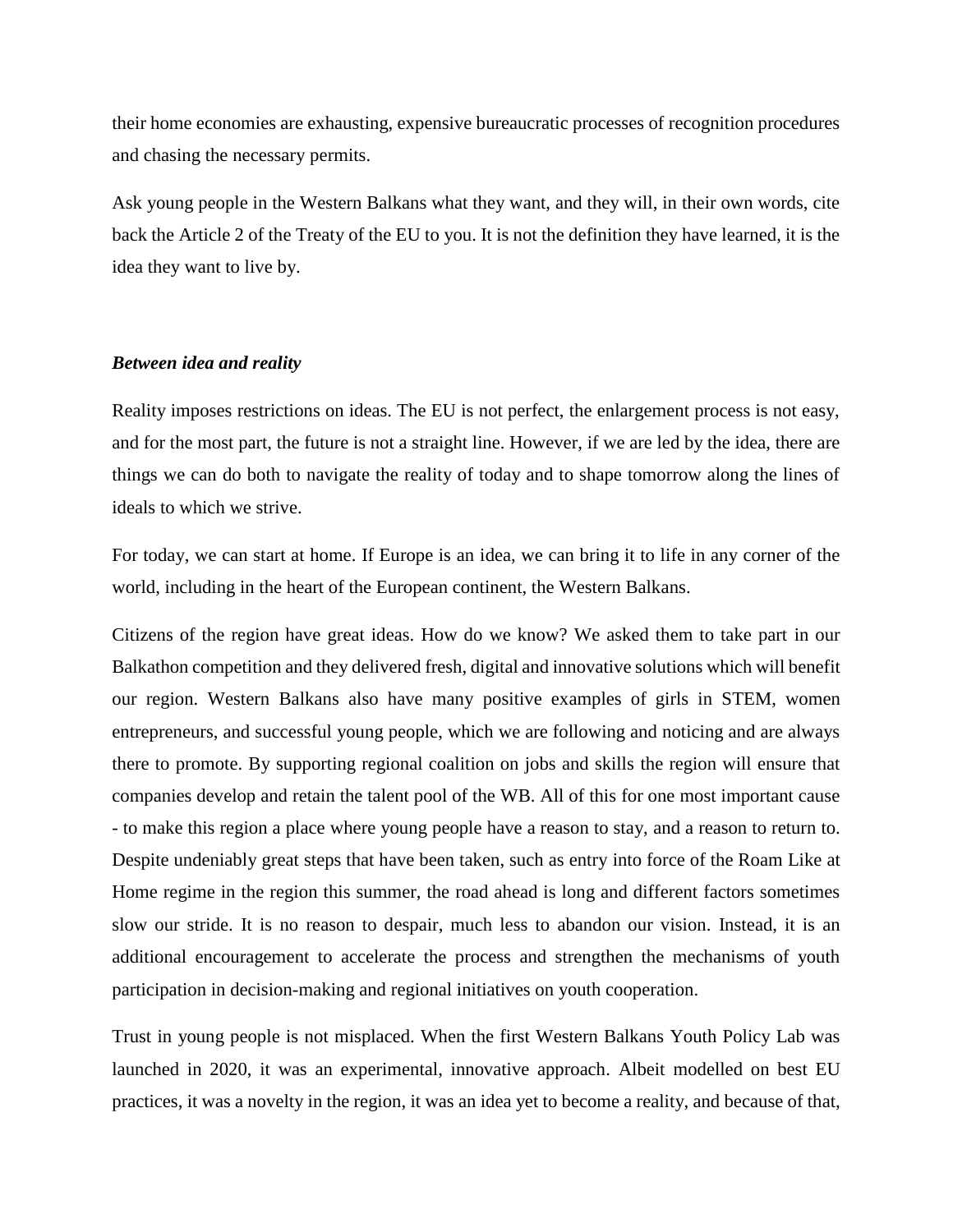its success was not a given one. Nevertheless, the incredible commitment, enthusiasm and intelligence of youth, working together with policy-makers, resulted in various initiatives across the region.

Policy Lab continued running, turning now in the direction of youth mental health. A topic of great importance, not only since suicide is the second most common cause of death among young people between the ages of 15 to 29, but also as experts and practitioners warn that the pandemic has exacerbated the feelings of stress, anxiety and depression.

Let us be frank: the generational gap in the digital sphere is indisputable. Taking a banal example, whereas on average a Western Balkan citizen is most likely to use Facebook among social media platforms, 62 per cent of young people are on Instagram instead.

Reality in which youth live today is specific, marked by the rapidly transforming era of the fourth industrial revolution, a changing and precarious labor market, and a pandemic unprecedented in modern history. In this and other issues, it should not be our goal to understand young people – it should be to give their inputs, priorities and recommendations adequate space in policy-making and public discussions. In 2022, the European Year of Youth carries a promise to do just that.

As of yesterday Tirana is bringing European youth to the Balkans. Being the Youth Capital is an honor, a responsibility and an opportunity to shape the future of this city and our region in the heart of Europe.

When asked what is to be done first, most of youth involved in the process highlighted the same; to be involved in creating concreate changes, especially regarding the issues of education, employment, and environment.

#### So what is to be done?

We should not deceive ourselves. Western Balkans is full of young women and men of ideas, bright, talented, speaking several languages, with guts and self-confidence, second to none in sport or arts, and not poor cousins of Europeans. As a matter of urgency we need to rethink, refurbish, recreate the reality young people would like to cope with.